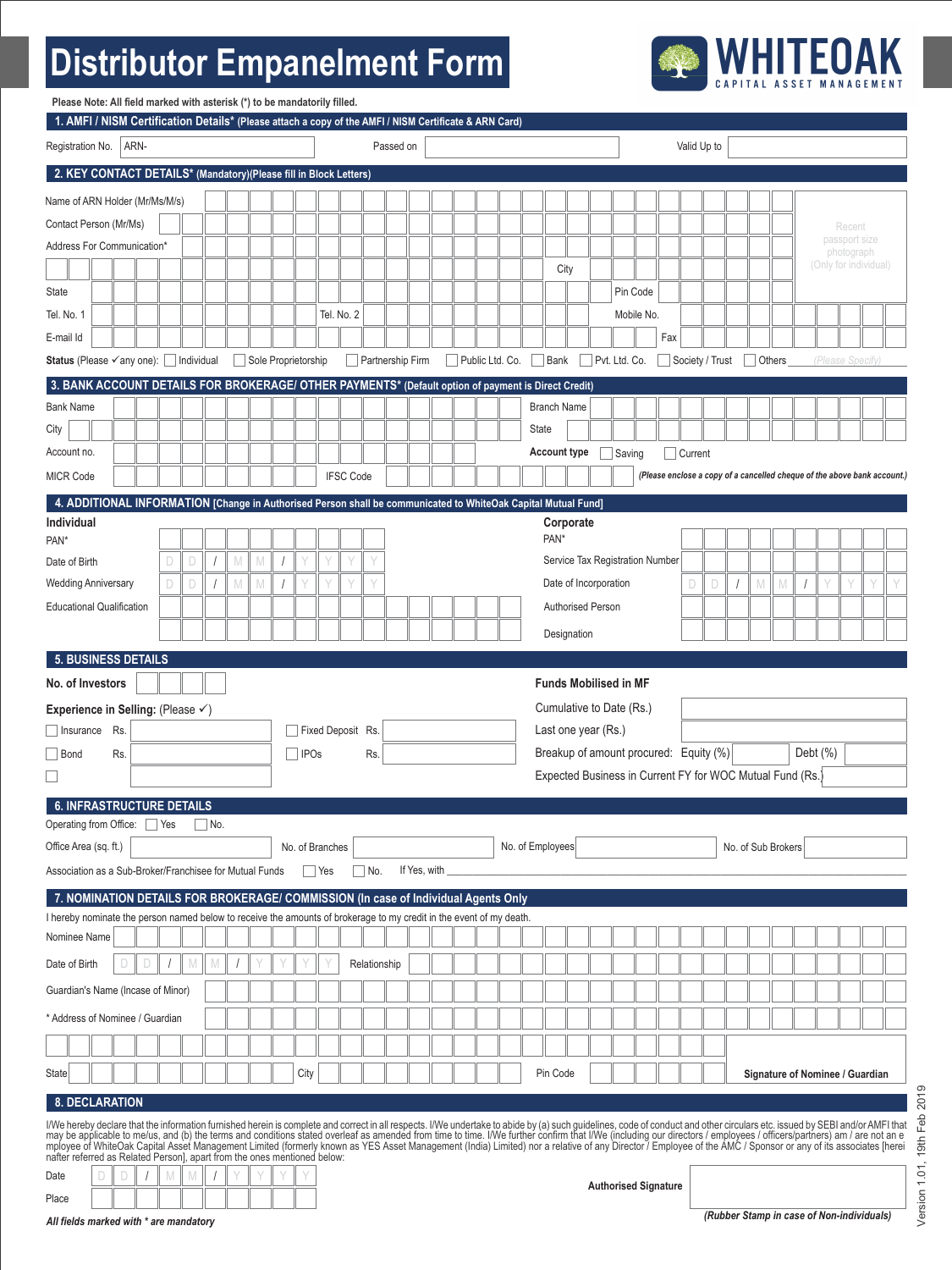| FOR OFFICE USE ONLY                                                                                                                                                                                                                                                                                                                                                                                                                                                                                                                                                                                                                                                                                                                                                                                                                                                                                                                                                                                                                                       |                                                                                                                           |         |                   |                                                                                                                                                                                                                                                                                                                                                                                                                                                                                                                                                                                                                                                                                                                                                                                                                                                                                                                                                                                                                                                                                                                                                                                                                                                                                                                                                                                                                                                                                                                                                                                                                                                                                                                                                                                                                                                                                                                                                                                                                                                                                                                                                             |  |  |  |  |  |  |  |
|-----------------------------------------------------------------------------------------------------------------------------------------------------------------------------------------------------------------------------------------------------------------------------------------------------------------------------------------------------------------------------------------------------------------------------------------------------------------------------------------------------------------------------------------------------------------------------------------------------------------------------------------------------------------------------------------------------------------------------------------------------------------------------------------------------------------------------------------------------------------------------------------------------------------------------------------------------------------------------------------------------------------------------------------------------------|---------------------------------------------------------------------------------------------------------------------------|---------|-------------------|-------------------------------------------------------------------------------------------------------------------------------------------------------------------------------------------------------------------------------------------------------------------------------------------------------------------------------------------------------------------------------------------------------------------------------------------------------------------------------------------------------------------------------------------------------------------------------------------------------------------------------------------------------------------------------------------------------------------------------------------------------------------------------------------------------------------------------------------------------------------------------------------------------------------------------------------------------------------------------------------------------------------------------------------------------------------------------------------------------------------------------------------------------------------------------------------------------------------------------------------------------------------------------------------------------------------------------------------------------------------------------------------------------------------------------------------------------------------------------------------------------------------------------------------------------------------------------------------------------------------------------------------------------------------------------------------------------------------------------------------------------------------------------------------------------------------------------------------------------------------------------------------------------------------------------------------------------------------------------------------------------------------------------------------------------------------------------------------------------------------------------------------------------------|--|--|--|--|--|--|--|
| Recommended by Relationship Manager                                                                                                                                                                                                                                                                                                                                                                                                                                                                                                                                                                                                                                                                                                                                                                                                                                                                                                                                                                                                                       |                                                                                                                           | RM Code | <b>AMC Branch</b> | <b>Branch Code</b>                                                                                                                                                                                                                                                                                                                                                                                                                                                                                                                                                                                                                                                                                                                                                                                                                                                                                                                                                                                                                                                                                                                                                                                                                                                                                                                                                                                                                                                                                                                                                                                                                                                                                                                                                                                                                                                                                                                                                                                                                                                                                                                                          |  |  |  |  |  |  |  |
| <b>Classification</b> (any one)                                                                                                                                                                                                                                                                                                                                                                                                                                                                                                                                                                                                                                                                                                                                                                                                                                                                                                                                                                                                                           | Comment<br>Date D                                                                                                         |         |                   |                                                                                                                                                                                                                                                                                                                                                                                                                                                                                                                                                                                                                                                                                                                                                                                                                                                                                                                                                                                                                                                                                                                                                                                                                                                                                                                                                                                                                                                                                                                                                                                                                                                                                                                                                                                                                                                                                                                                                                                                                                                                                                                                                             |  |  |  |  |  |  |  |
| National PSU Bank                                                                                                                                                                                                                                                                                                                                                                                                                                                                                                                                                                                                                                                                                                                                                                                                                                                                                                                                                                                                                                         | a.                                                                                                                        |         |                   |                                                                                                                                                                                                                                                                                                                                                                                                                                                                                                                                                                                                                                                                                                                                                                                                                                                                                                                                                                                                                                                                                                                                                                                                                                                                                                                                                                                                                                                                                                                                                                                                                                                                                                                                                                                                                                                                                                                                                                                                                                                                                                                                                             |  |  |  |  |  |  |  |
| Regional Private Bank                                                                                                                                                                                                                                                                                                                                                                                                                                                                                                                                                                                                                                                                                                                                                                                                                                                                                                                                                                                                                                     | b.                                                                                                                        |         |                   |                                                                                                                                                                                                                                                                                                                                                                                                                                                                                                                                                                                                                                                                                                                                                                                                                                                                                                                                                                                                                                                                                                                                                                                                                                                                                                                                                                                                                                                                                                                                                                                                                                                                                                                                                                                                                                                                                                                                                                                                                                                                                                                                                             |  |  |  |  |  |  |  |
| $ $ IFA<br>Others (                                                                                                                                                                                                                                                                                                                                                                                                                                                                                                                                                                                                                                                                                                                                                                                                                                                                                                                                                                                                                                       | c.                                                                                                                        |         |                   |                                                                                                                                                                                                                                                                                                                                                                                                                                                                                                                                                                                                                                                                                                                                                                                                                                                                                                                                                                                                                                                                                                                                                                                                                                                                                                                                                                                                                                                                                                                                                                                                                                                                                                                                                                                                                                                                                                                                                                                                                                                                                                                                                             |  |  |  |  |  |  |  |
| Proposed by                                                                                                                                                                                                                                                                                                                                                                                                                                                                                                                                                                                                                                                                                                                                                                                                                                                                                                                                                                                                                                               |                                                                                                                           |         | Approved by       |                                                                                                                                                                                                                                                                                                                                                                                                                                                                                                                                                                                                                                                                                                                                                                                                                                                                                                                                                                                                                                                                                                                                                                                                                                                                                                                                                                                                                                                                                                                                                                                                                                                                                                                                                                                                                                                                                                                                                                                                                                                                                                                                                             |  |  |  |  |  |  |  |
| <b>TERMS AND CONDITIONS</b>                                                                                                                                                                                                                                                                                                                                                                                                                                                                                                                                                                                                                                                                                                                                                                                                                                                                                                                                                                                                                               |                                                                                                                           |         |                   |                                                                                                                                                                                                                                                                                                                                                                                                                                                                                                                                                                                                                                                                                                                                                                                                                                                                                                                                                                                                                                                                                                                                                                                                                                                                                                                                                                                                                                                                                                                                                                                                                                                                                                                                                                                                                                                                                                                                                                                                                                                                                                                                                             |  |  |  |  |  |  |  |
| basis of the contract between WhiteOak Capital Asset Management Limited (the 'AMC') and the Distributor. The Distributor agrees to abide by these Terms and Conditions and rules in force and the<br>changes in the Terms and Conditions from time to time relating to the distributorship.<br>by the AMC.<br>3. The Distributor and his/her /its representatives shall carry out such directions and instructions as may from time to time, be issued by the AMC in this regard from time to time.<br>representation concerning schemes or WhiteOak Capital Mutual Fund (WOC MF) except those contained in the SAI and SIDs of the respective schemes and the Key Information Memoranda<br>(KIM) containing Application Forms and printed information issued by the AMC from time to time.<br>obtained prior approval in writing from the AMC.<br>indicative portfolio and indicative yield in any communication, in any manner whatsoever with regards to schemes of WhiteOak Capital Mutual Fund (WOC MF).<br>schemes of WOC MF.<br>behalf of the AMC. |                                                                                                                           |         |                   | 1. The statements made/information provided by the Distributor in this Distributor Empanelment Form (the 'Form') and the declaration made therein read with these terms and conditions ("Terms and Conditions") shall be the<br>2. The appointment as the Distributor will be at the sole discretion of the AMC and will be subject to written confirmation by AMC. The agency of the Distributor will commence on the date stated in the empanelment letter i<br>4. The Distributor agrees and undertakes to read and understand the Statement of Additional Information (SAI) and Scheme Information Documents (SIDs) of the respective scheme(s) of WhiteOak Capital Mutual Fund<br>(WOC MF) (including any addenda issued thereto) carefully and explain the market risks, investment risks, investment objectives, and the special features of the schemes to the investors. The Distributor shall not make any<br>5. The Distributor agrees to use only such latest SAI, SID, and KIM and advertising material provided by the AMC and the distributor shall not design his/her own advertisement of the Scheme(s) of WOC MF unless he/she /it h<br>6. The Distributor agrees that he/she/it will not use any unethical means to sell, market or induce any investor to buy units of the schemes of WOC MF. The Distributor also agrees that he/she/it shall not give any<br>7. The Distributor agrees that he/she/it will not rebate/pass on the commission/brokerage to investors and shall not attract/induce investors through temptation of rebate or by offering gifts, benefits which are extraneous<br>8. The Distributor shall not accept / receive cash on behalf of the AMC from the investors. The Distributor is not authorized to issue any money receipt for cheque(s) or demand drafts received along with the application fo                                                                                                                                                                                                                                                                                                         |  |  |  |  |  |  |  |
| agrees to comply with quidelines mentioned in SEBI circular SEBI/HO/IMD/DF2/CIR/P/2019/12 on "Cyber Security and Cyber Resilience Framework for Mutual Fund (MF)/AMC" to the extent applicable.<br>Distributor agrees that if the said self certification is not provided by him/her / it as required, the AMC shall be entitled to withhold the payment of commission / brokerage till receipt of the certificate.                                                                                                                                                                                                                                                                                                                                                                                                                                                                                                                                                                                                                                       | $\sim$ 1. The company of a construction of the distribution construction of the contraction of the state of the $\sim$ 1. |         |                   | 9. The Distributor agrees to comply with the provisions of the Securities and Exchange Board of India (Mutual Funds) Regulations, 1996, Prevention of Money Laundering Act, 2002 and rules and quidelines issued thereunder by<br>SEBI and/or any other requiatory authority from time to time and shall strictly abide by SEBI quidelines on advertisements / sales literature in respect of mutual funds and the Code of Conduct for Distributors at all times<br>Distributor also agrees to comply with the quidelines issued by Association of Mutual Funds in India (AMFI) or any other self regulatory body registered with SEBI, regarding the distribution of mutual funds in India and an<br>obligations which may be applicable to distributors including but not limited to AMFI circular 135/ BP/ 74/ 2018 -19, dated August 29, 2018 (annexure 3) on 'Best Practices Guidelines on Electronic Transactions SEBI Circula<br>Cir/IMD/DF/13/2011 dated August 22, 2011, SEBI circular CIR/MIRSD/5/2013 dated August 27, 2013 regarding conflict of interest. The Distributor shall ensure that his/her/its personnel/representatives shall at all times cond<br>themselves within the parameters of these Terms and Conditions and comply with and adhere to all applicable laws or quidelines stated herein and shall not commit or permit commission of any offence and in the event of any<br>fence being committed by the Distributor or his/her/its personnel/representatives, the Distributor shall be liable for all consequences thereof and the AMC shall not be directly or vicariously liable for the same. The Dist<br>10. The Distributor shall provide a self certification in the prescribed format, on periodic basis, along with supporting documents, as required by the AMC, certifying compliance with the applicable provisions of the extan<br>(Mutual Funds) Regulations, 1996 and guidelines, and adherence to the Code of Conduct as prescribed by SEBI/AMFI for intermediaries of Mutual Fund at the end of every financial year to the AMC through AMFI/CAMS. The<br>$A = 1, B = 1, B = 1, A = 1, B = 1, A = 0, B = 1$ |  |  |  |  |  |  |  |

11.All employees, personnel, sub-agents and representatives of the distributor engaged in sales and marketing of the units of the Schemes of WOC MF shall be certified and registered with AMFI and shall hold a valid AMFI Certificate and /or National Institute of Securities Markets (NISM) Certificate as prescribed by SEBI from time to time. Further, the Distributor shall on request by the AMC at any time and from time to time, provide a dec to the above effect. In addition, the AMC shall have the right to call for copies of AMFI / NISM Certificates of all personnel, subagent(s) and representative(s) of the Distributor engaged in sales and marketing of the Uni schemes of the WOC MF and they shall forthwith be required to furnish the same.

12.The Distributor shall immediately notify the AMC in writing if any of his/her/its personnel or representative has committed any act amounting to moral turpitude, financial irregularities or has been arrested by the poli as it deems it.

13. The Distributor hereby agrees that if he/she/it appoints any sub-agent(s) or any representative(s) directly or indirectly, then in that case the Distributor will be responsible for all the acts of the sub- agent(s)/rep AMC and to third parties.

14.The Distributor agrees not to distribute the products of the AMC to such investors who are banned from investing in India.

15 . The AMC shall from time to time publish notices, addendums and may make available to the Distributor any other documents as may be related to the schemes of the AMC The Distributor undertakes to (i) properly display such documents in its place of business; and (ii) provide legible hard copies of such documents to investors/potential investors of the AMC

16a) APPLICABLE TO INDIVIDUAL DISTRIBUTORS

The Distributor shall have at least 12 investors with the AMC, within one year of empanelment; alternatively, he/she shall furnish an undertaking to the AMC stating that he/she has serviced at least 25 investors across all funds; this undertaking would form part of his/her annual self certification as specified in Clause 10 hereinabove.

b) APPLICABLE TO NON-INDIVIDUAL DISTRIBUTORS If 75% or more of the gross funds mobilized by the Distributor within one year of empanelment are from associates, then, the Distributor shall, furnish an undertaking stating that it had serviced at least 200 investors other than associates and/or employees of the said associate(s) during the said period. This undertaking would form part of its annual self- certification as specified in herein above.

c) Corporate distributors obtaining empanelment with AMC is required to have at least 100 investors from non-associates within one year of empanelment or have average assets under management of at least Rs. 1 Crore with the AMC which are not from associates (being subsidiary and holding companies) with in the period of one year of empanelment.

17. The Distributor agrees that the limits prescribed above in sub-clause 16(a), (b) or (c) shall be liable to change as per the guidelines / recommendation(s) issued by AMFI/SEBI from time to time.

18. The Distributor shall be responsible for proper affixation of the ARN numbers on the application forms. The AMC shall not be responsible in case of any disputes, if the same is not properly affixed by the Distributor. the service rendered by the Distributor. Distributor shall disclose to the investor(s) all the commissions (in the form of trail commission or any other mode) for the different competing schemes from amongst which the sche of WOC MF is/are recommended to the investor(s).

19. The Distributor hereby declares that it does not fall under any of the criteria mentioned in the SEBI circular Cir/ IMD/ DF/13/ 2011 dated August 22, 2011. At anytime if the Distributor falls under any of the said crit

## **INDEMNITY**

20. The Distributor declares and covenants with the AMC, to defend, indemnify and hold the AMC, WhiteOak Capital Trustee Limited (Trustee)) and their affiliates, directors, promoters, agents, employees, successors in inter and permitted assigns harmless from and against all claims, damages, liabilities, costs, charges or assertions of liability of any kind or nature resulting from, arising out of or in connection with:

a. Any breach of terms, covenants and conditions or other provisions hereof, or SAI and SID / KIM or any actions or omissions there under;

b. Any failure to comply with all applicable legislation, statutes, ordinances, regulations, administrative rulings or requirement of law;<br>c. The misfeasance, mis-selling, mis-representation, omission, willful misconduct,

d. Any breach of any term or contention mentioned herein by the Distributor or any of its employees, sub-Distributor and/or any of its representatives; and

e. Any and all actions, suits, proceedings, assessments, settlement, arbitration judgments, cost and expenses, including attorneys' fees, resulting from any of the matters set forth above.

21.The Distributor shall also indemnify and hold harmless the AMC, Trustee and/or the WOC MF from and against any and all direct and indirect losses, costs (including without limitation legal costs), charges, claims, expen subagent(s)/representative(s) of the Distributor.

#### **BROKERAGE / COMMISSION**

22. The Distributor fulfilling the empanelment criteria as per the Code of Conduct and best practices for intermediary prescribed by SEBI and AMFI shall be entitled to receive brokerage for all business brought/ funds mobi by him/her/lit for AMC ill the subsistence of the distributorship, except on the investments made in his/her/lits own name. The brokerage will be paid to the Distributor at the rates(s) prescribed by the AMC. Provided, how the rate(s) are subject to revision as per the discretion of the AMC from time to time and the Distributor shall be bound by such changes. The commission/brokerage so paid to the Distributor shall be inclusive of all cost, expenses, cesses, levies and requisite taxes at the applicable rate(s) in force.

23. The periodicity of payments for each scheme of the AMC will be decided by the AMC at its discretion. The Distributor shall be eligible to receive commission based on value of such investment brought by such Distributor under each scheme of the AMC subject to such other terms and conditions as may be applicable.

24. The distributor shall not have any claim against the AMC/WOC MF/Trustee for any loss incurred by him/ her/it as not anticipated and arising out of any revision in the rate(s) of the commission/brokerage for business brought/funds mobilized.

25. To avail the facility of Direct Credit of brokerage payment, the Distributor shall submit a copy of a cancelled cheque leaf for the records of AMC. AMC reserves the right to pay brokerage/commission by cheque/demand dr even if the Distributor has opted for a direct credit of brokerage.